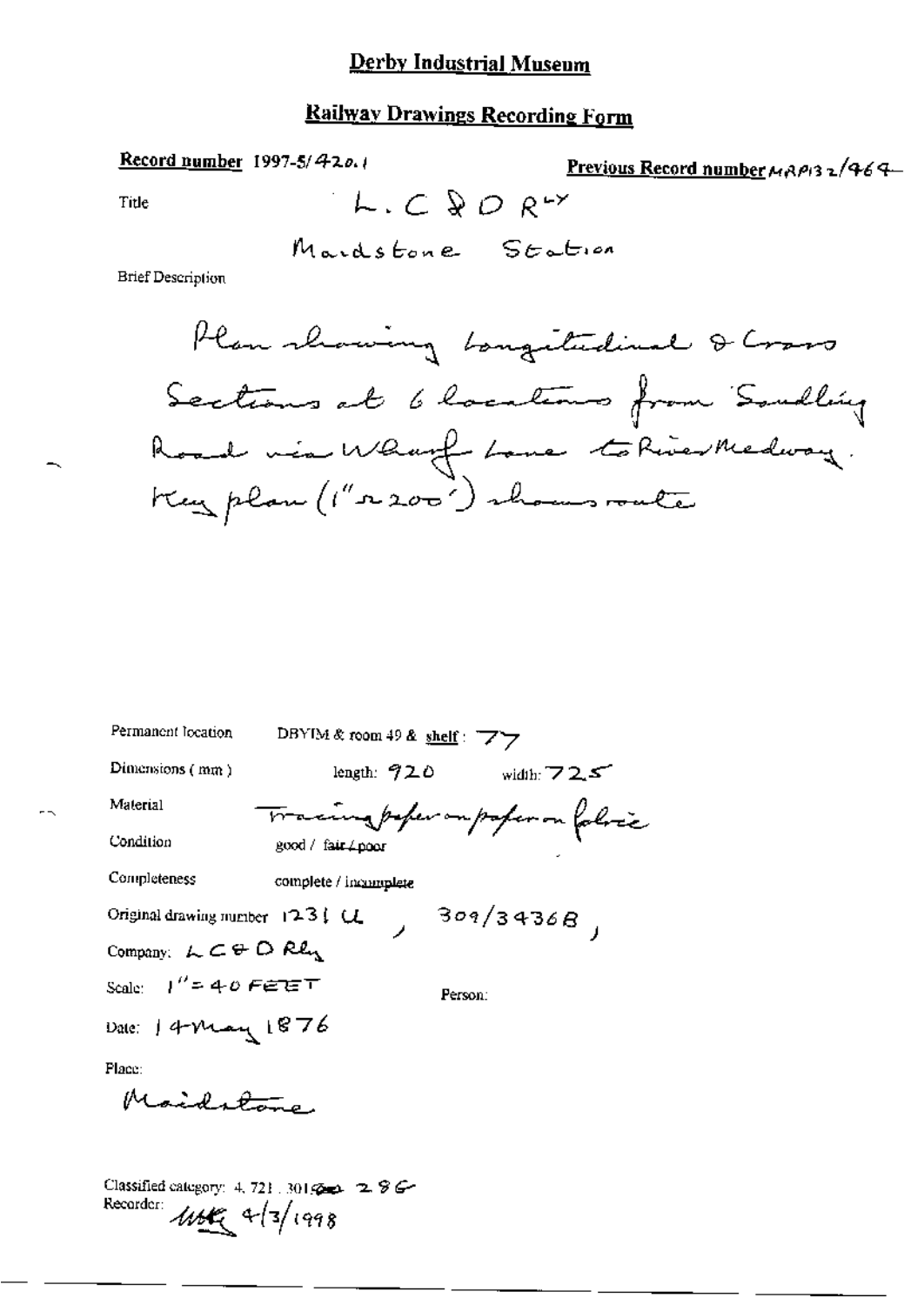# **Railway Drawings Recording Form**

Record number 1997-5/ 420.2

Previous Record number 
$$
MRP
$$
<sub>132</sub>  $464$ 

Title

 $Plan$  of

**Brief Description** 

| Permanent location                                                                                 | DBYIM & room 49 & shelf: $7\frac{1}{2}$ |  |           |                 |  |
|----------------------------------------------------------------------------------------------------|-----------------------------------------|--|-----------|-----------------|--|
| Dimensions (mm)                                                                                    | length: $\times$                        |  |           | width: $\times$ |  |
| Material                                                                                           | Tracing paper, Very hitter              |  |           |                 |  |
| Condition                                                                                          | gand / fair / geor                      |  |           |                 |  |
| Completeness                                                                                       | completey incomplete                    |  |           |                 |  |
| Original drawing number                                                                            |                                         |  | 309/3436B |                 |  |
| Company:                                                                                           |                                         |  |           |                 |  |
| Scale: $1'' = 7.8$ General T                                                                       |                                         |  | Person:   |                 |  |
| Date: $29$ April $1875$                                                                            |                                         |  |           |                 |  |
| Place:                                                                                             |                                         |  |           |                 |  |
| Maidulone                                                                                          |                                         |  |           |                 |  |
|                                                                                                    |                                         |  |           |                 |  |
| Classified category: $4.721 \cdot 301$ , $\Longleftrightarrow -2, 8$ $\longleftarrow$<br>Recorder: | 443/198                                 |  |           |                 |  |
|                                                                                                    |                                         |  |           |                 |  |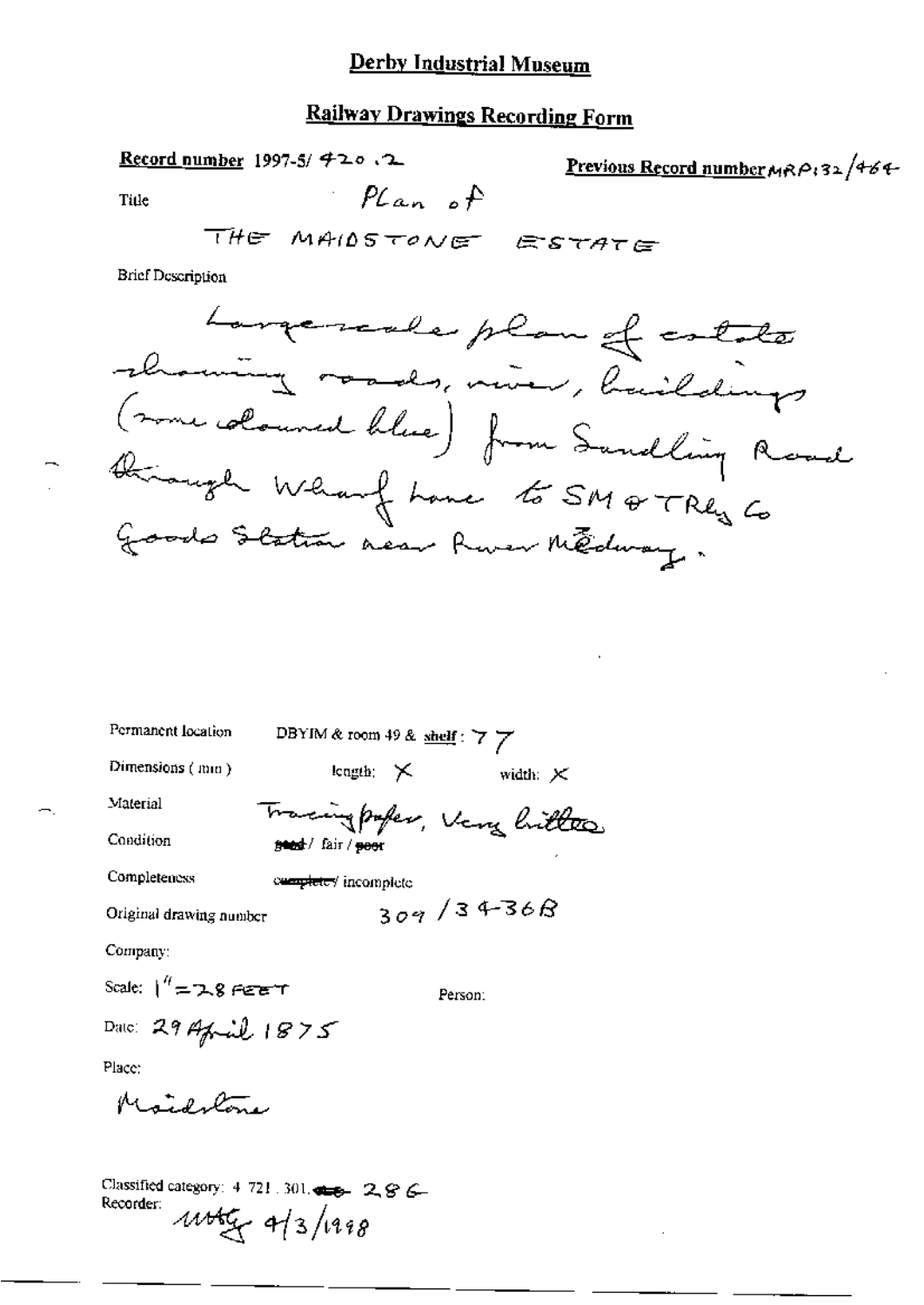#### **Railway Drawings Recording Form**

<u>Record number</u> 1997-5/  $746.1$ 

Previous Record number  $MRP(32/832)$ 

мţ

Title

**Brief Description** 

Plan of land, existing LCDRly station termines, River Medway and proformed MR boundary commel to on land adyacent to Barrocho (edged prink), end Sandling Road,

Permanent location

DBYIM & room 49 & shelf:  $96$ 

Dimensions (mm)

length:  $790$  width:  $550$ Tracing profer on folia

Condition

Material

Completeness

complete / incomplete

good / fair / poor

Original drawing number  $39\overline{31}$ 

Company:

Scale:  $1'' = 40$  Feb T

Person:

محکوبژ

Date:

Place:

 $M_{\rm{max}}$ 

Classified category: 4, 721, 301,  $2.8G$ Recorder:  $\mu$ erg 14/5/1999